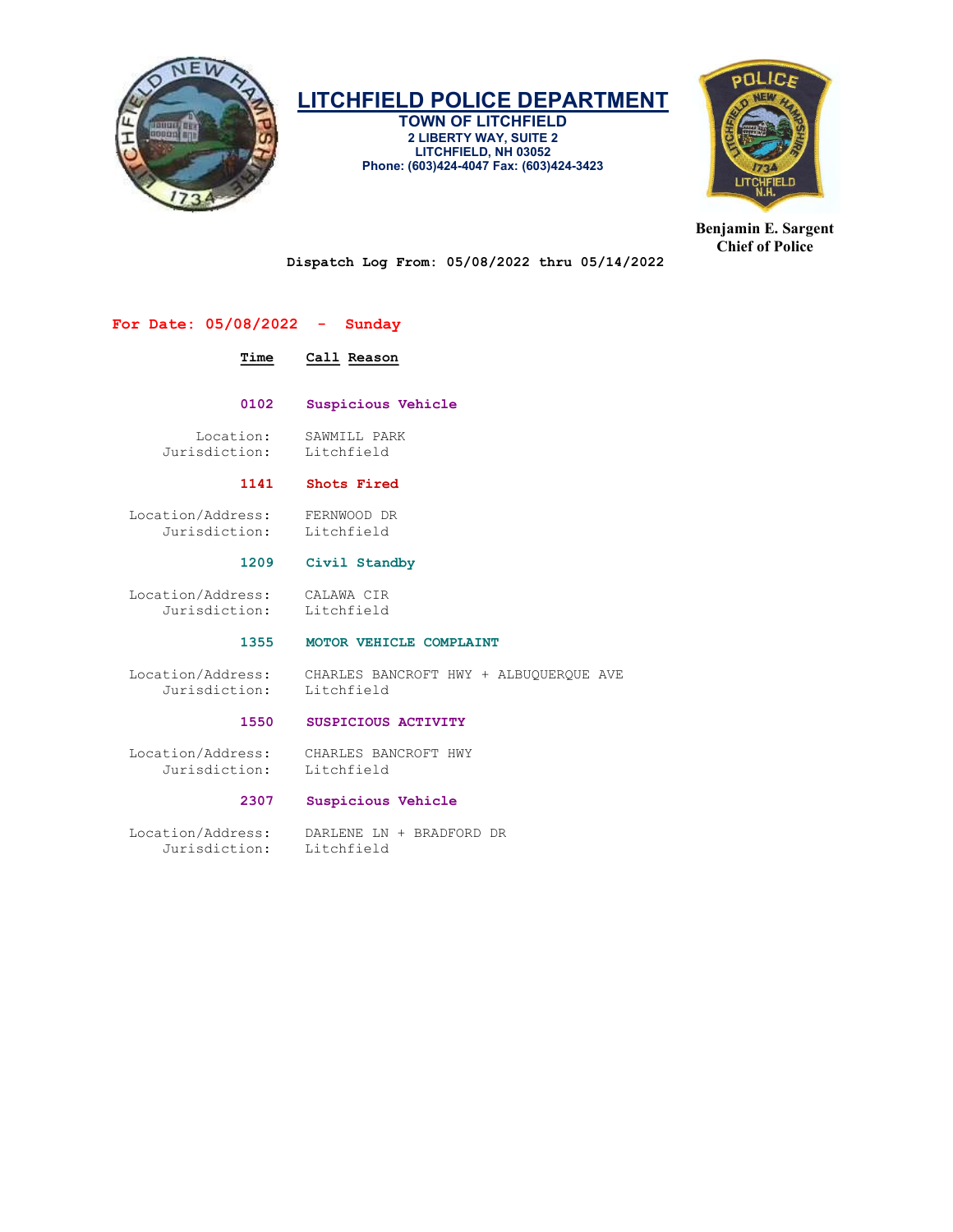#### For Date: 05/09/2022 - Monday

#### 0230 Courtesy Ride

 Location/Address: DERRY RD Jurisdiction: Litchfield

#### 1041 Vin Check

 Location/Address: NAKOMO DR Jurisdiction: Litchfield

#### 1154 MISSING PERSON

 Location/Address: CHARLES BANCROFT HWY Jurisdiction: Litchfield

#### 1427 ASSIST CITIZEN

 Location/Address: LIBERTY WAY Jurisdiction: Litchfield

### 1545 Follow Up

 Location/Address: LIBERTY WAY Jurisdiction: Litchfield

#### 1601 Road Hazard

 Location/Address: ALBUQUERQUE AVE + NESENKEAG DR Jurisdiction: Litchfield

#### 1643 Follow Up

Location/Address: LIBERTY WAY<br>Jurisdiction: Litchfield Jurisdiction:

#### 1759 Community Relations

 Location/Address: HIGHLANDER CT Jurisdiction: Litchfield

#### 1844 Animal Involved Incident

 Location/Address: CHARLES BANCROFT HWY Jurisdiction: Litchfield

#### 2054 DISTURBANCE

 Location/Address: STARK LN Jurisdiction:

#### 2111 Animal Involved Incident

 Location/Address: HILLCREST RD Jurisdiction: Litchfield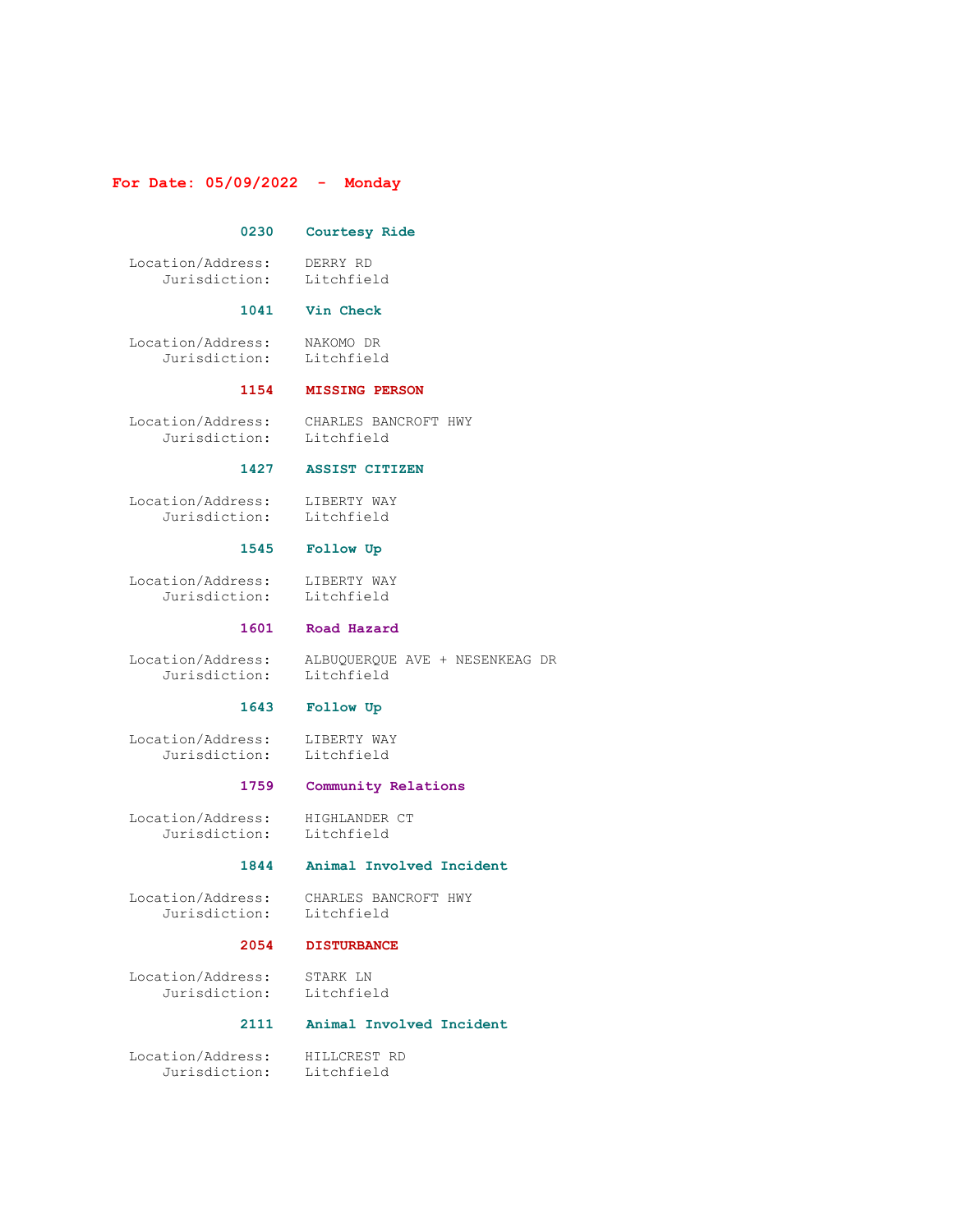

TOWN OF LITCHFIELD 2 LIBERTY WAY, SUITE 2 LITCHFIELD, NH 03052 Phone: (603)424-4047 Fax: (603)424-3423



Benjamin E. Sargent Chief of Police

#### For Date:  $05/10/2022 -$  Tuesday

#### 0812 Follow Up

Location: FEDERAL BUILDING MANCHESTER<br>sdiction: Litchfield Jurisdiction:

#### 0919 ASSIST OTHER AGENCY

 Location/Address: LIBERTY WAY Jurisdiction: Litchfield

#### 1021 Community Relations

 Location/Address: HIGHLANDER CT Jurisdiction:

#### 1029 Follow Up

Location/Address: LIBERTY WAY<br>Jurisdiction: Litchfield Jurisdiction:

1227 FINGERPRINTING

Location/Address: LIBERTY WAY<br>Jurisdiction: Litchfield Jurisdiction:

#### 1326 ALARM

Location/Address: WOODHAWK WAY<br>Jurisdiction: Litchfield Jurisdiction:

#### 1613 COMPLAINT

 Location/Address: MASON DR Jurisdiction:

#### 1914 MEDICAL EMERGENCY

 Location/Address: GARDEN DR Jurisdiction:

#### 1933 Police Assistance

 Location/Address: ROOKERY WAY Jurisdiction: Litchfield

#### 2228 Suspicious Vehicle

 Location/Address: ROBYN AVE Jurisdiction: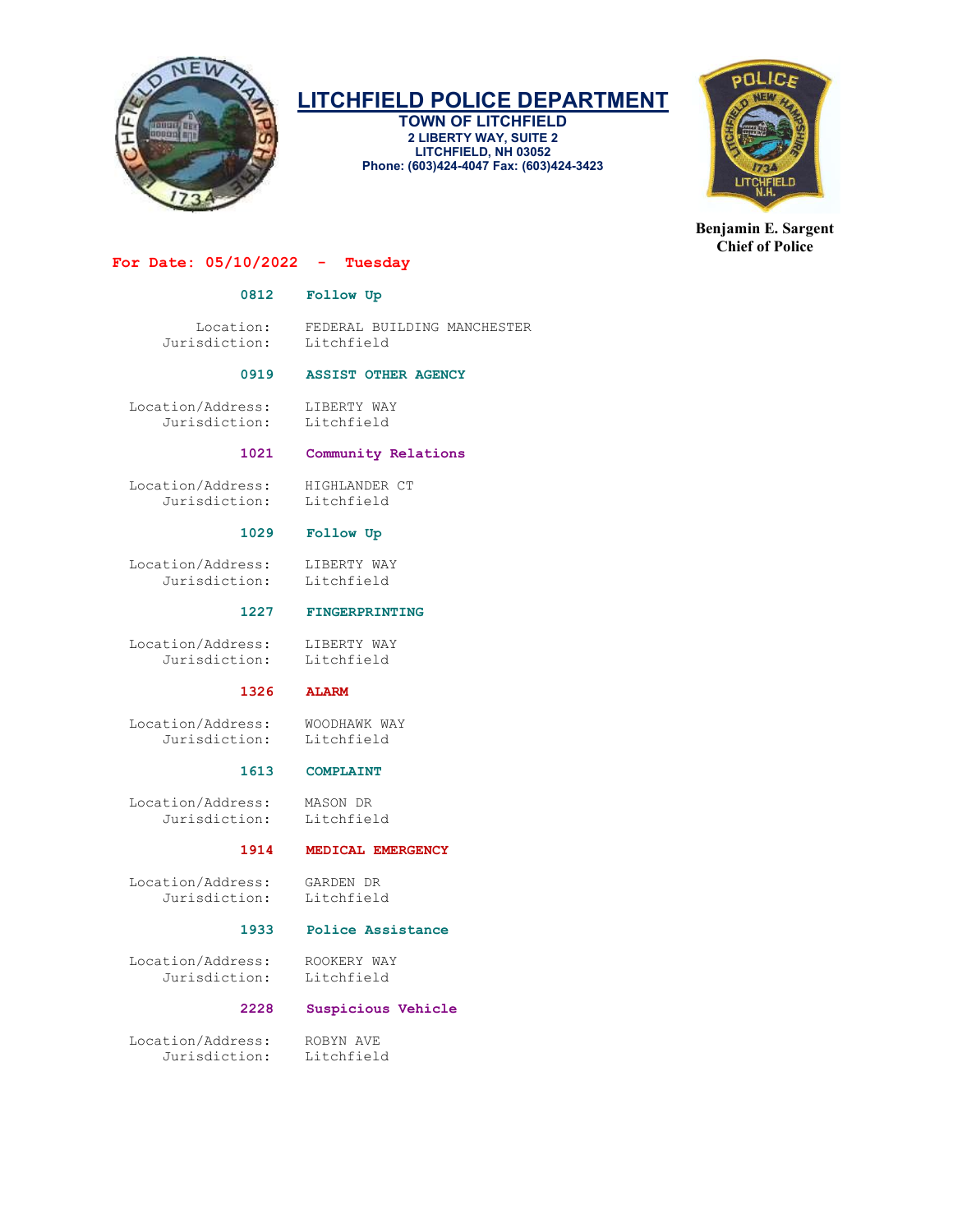#### 2240 SUSPICIOUS ACTIVITY

 Location/Address: ROBYN AVE Jurisdiction: Litchfield

#### For Date:  $05/11/2022 -$  Wednesday

#### 0924 ASSIST OTHER AGENCY

 Location/Address: LIBERTY WAY Jurisdiction: Litchfield

#### 0926 Follow Up

 Location/Address: LIBERTY WAY Jurisdiction: Litchfield

#### 0933 ASSIST CITIZEN

Location/Address: LIBERTY WAY<br>Jurisdiction: Litchfield Jurisdiction:

#### 0945 Community Relations

 Location/Address: HIGHLANDER CT Jurisdiction: Litchfield

#### 1008 Civil Standby

 Location/Address: GARDEN DR Jurisdiction: Litchfield

#### 1020 General Information

Location/Address: LIBERTY WAY<br>Jurisdiction: Litchfield Jurisdiction:

#### 1147 Civil Standby

 Location/Address: CALAWA CIR Jurisdiction: Litchfield

#### 1148 MOTOR VEHICLE LOCKOUT

 Location/Address: WOODHAWK WAY Jurisdiction: Litchfield

#### 1202 FOUND/LOST PROPERTY

 Location/Address: CALAWA CIR Jurisdiction:

#### 1351 ASSIST OTHER AGENCY

 Location/Address: LIBERTY WAY Jurisdiction: Litchfield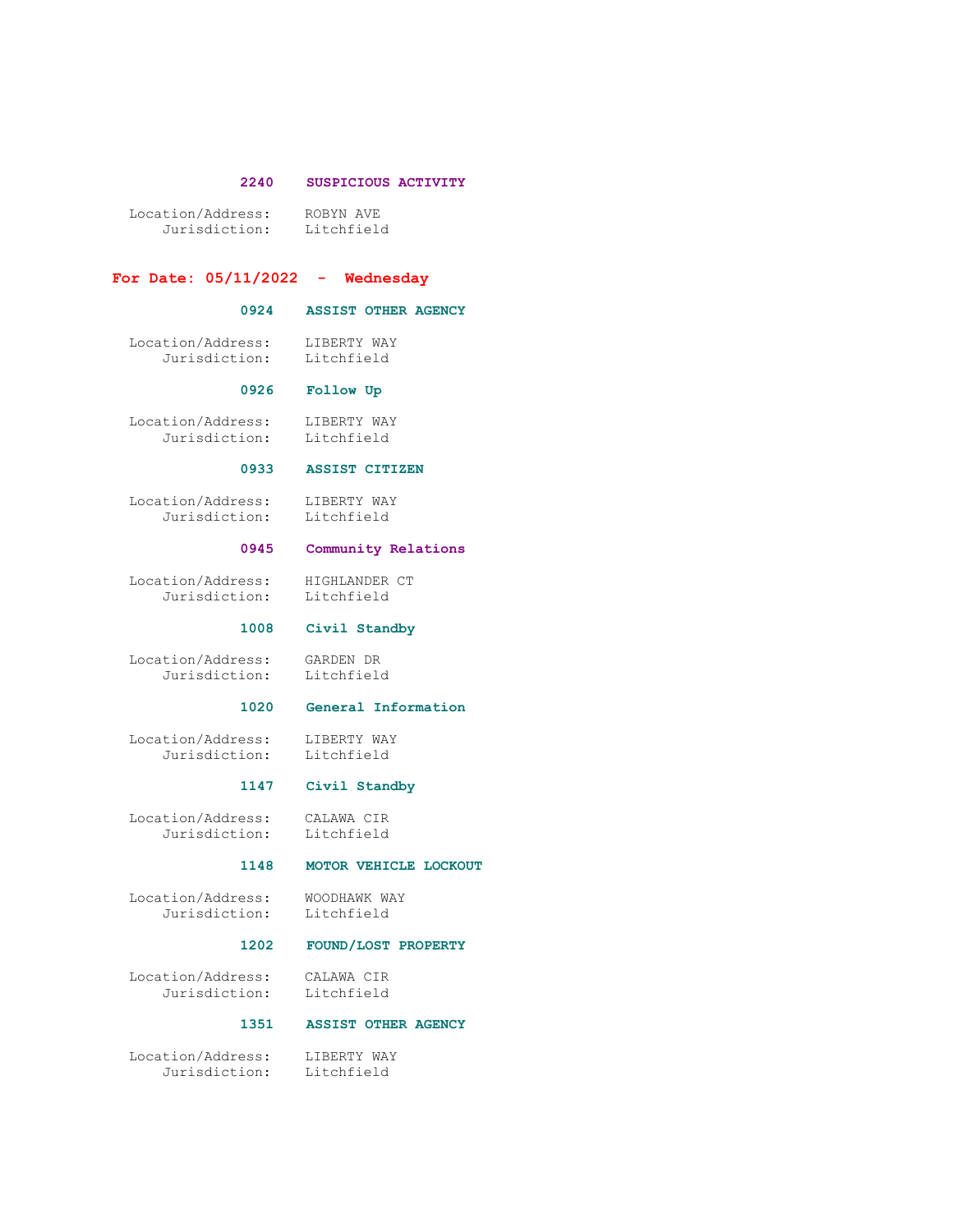

TOWN OF LITCHFIELD 2 LIBERTY WAY, SUITE 2 LITCHFIELD, NH 03052 Phone: (603)424-4047 Fax: (603)424-3423



Benjamin E. Sargent Chief of Police

#### 1506 PAPERWORK SERVICE

Location/Address: LIBERTY WAY<br>Jurisdiction: Litchfield Jurisdiction:

#### 1517 OHRV COMPLAINT

 Location/Address: ROOKERY WAY Jurisdiction: Litchfield

#### 1633 FINGERPRINTING

 Location/Address: LIBERTY WAY Jurisdiction: Litchfield

#### 1856 Road Hazard

Jurisdiction:

Location/Address: PINECREST RD + ALBUQUERQUE AVE<br>Jurisdiction: Litchfield

#### 1905 MEDICAL EMERGENCY

 Location/Address: LOUISE DR Jurisdiction:

### 2208 DISABLED Motor Vehicle

 Location/Address: CHARLES BANCROFT HWY Jurisdiction: Litchfield

# 2306 ALARM

 Location/Address: TALENT RD Jurisdiction:

#### For Date:  $05/12/2022 -$  Thursday

#### 0747 Community Relations

Location/Address: HIGHLANDER CT<br>Jurisdiction: Litchfield Jurisdiction:

#### 1041 Animal Involved Incident

 Location/Address: TALENT RD Jurisdiction:

#### 1047 WELFARE CHECK

 Location/Address: CENTURY LN Jurisdiction: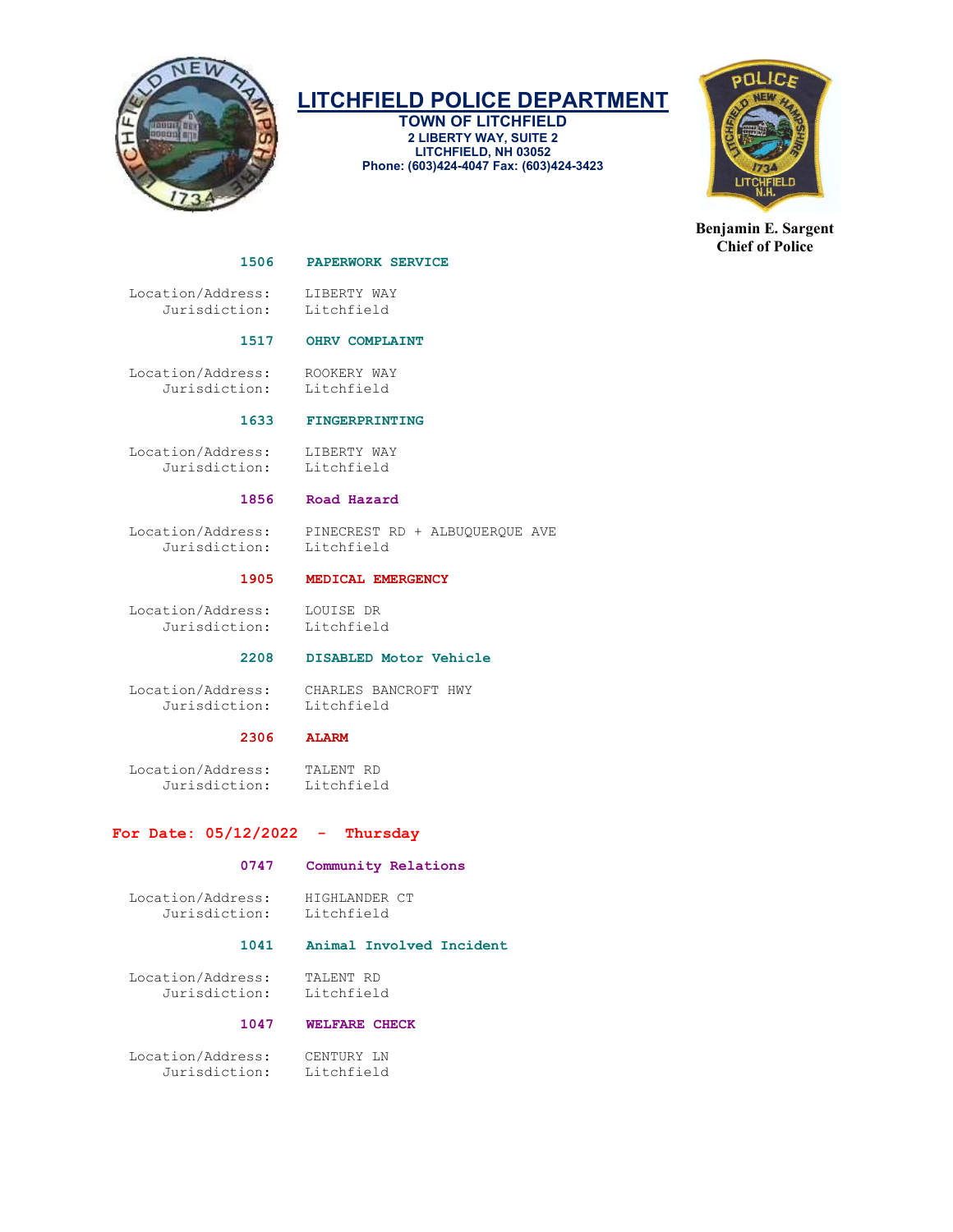#### 1107 ASSIST OTHER AGENCY

Location/Address: LIBERTY WAY<br>Jurisdiction: Litchfield Jurisdiction:

#### 1231 Road Hazard

 Location/Address: CUTLER RD Jurisdiction: Litchfield

#### 1246 Follow Up

 Location/Address: LIBERTY WAY Jurisdiction: Litchfield

#### 1300 MOTOR VEHICLE COMPLAINT

 Location/Address: PINECREST RD Jurisdiction: Litchfield

## 1400 SUSPICIOUS ACTIVITY

 Location/Address: STARK LN Jurisdiction:

#### 1629 Community Relations

Location/Address: WOODHAWK WAY<br>Jurisdiction: Litchfield Jurisdiction:

#### 1640 MOTOR VEHICLE COMPLAINT

Location/Address: COLONIAL DR

# COLONINI<br>Litchfield

#### 1737 FOUND/LOST PROPERTY

 Location/Address: HILLCREST RD Jurisdiction: Litchfield

#### 1959 COMPLAINT

Jurisdiction:

Location/Address: BURGESS DR + BRENTON ST

#### 2054 ABANDONED MV

Location/Address: WOODHAWK WAY<br>Jurisdiction: Litchfield Jurisdiction:

#### 2128 Follow Up

 Location/Address: BURGESS DR Jurisdiction: Litchfield

#### 2205 Follow Up

 Location/Address: WOODHAWK WAY Jurisdiction: Litchfield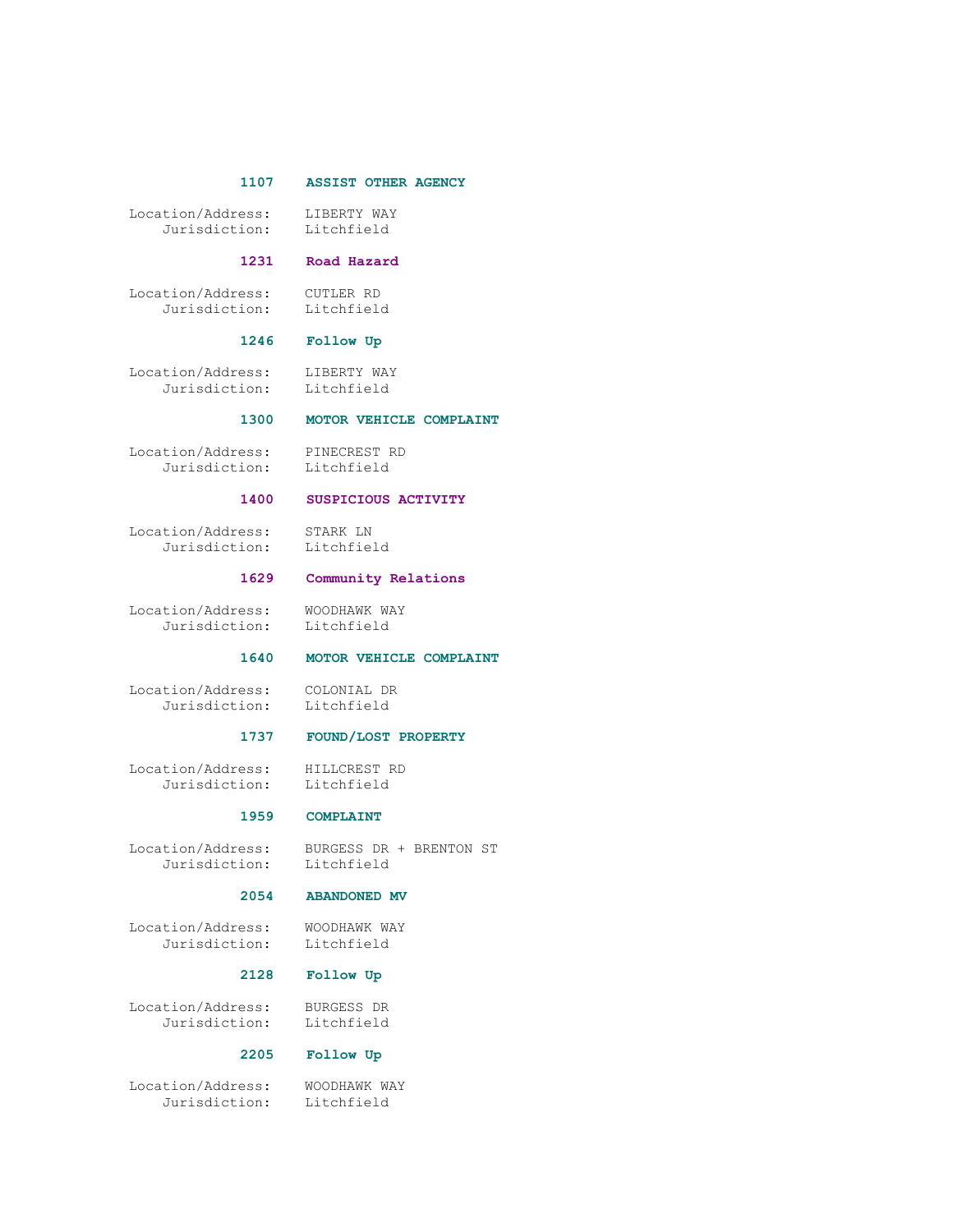

TOWN OF LITCHFIELD 2 LIBERTY WAY, SUITE 2 LITCHFIELD, NH 03052 Phone: (603)424-4047 Fax: (603)424-3423



Benjamin E. Sargent Chief of Police

#### 2223 ASSIST CITIZEN

 Location/Address: WINTER CIR Jurisdiction:

#### For Date: 05/13/2022 - Friday

#### 0835 MOTOR VEHICLE LOCKOUT

Jurisdiction:

Location/Address: CHARLES BANCROFT HWY

#### 0925 ALARM

 Location/Address: WEATHERSTONE RD Jurisdiction: Litchfield

#### 1029 ASSIST OTHER AGENCY

 Location/Address: LIBERTY WAY Jurisdiction: Litchfield

#### 1049 ASSIST CITIZEN

Location/Address: LIBERTY WAY<br>Jurisdiction: Litchfield Jurisdiction:

#### 1129 ASSIST OTHER AGENCY

 Location/Address: LIBERTY WAY Jurisdiction: Litchfield

#### 1133 Animal Involved Incident

Location/Address: HILLCREST RD + DEERWOOD DR<br>Jurisdiction: Litchfield Jurisdiction:

#### 1204 Suspicious Vehicle

 Location/Address: CHARLES BANCROFT HWY Jurisdiction:

## 1216 Police Assistance

 Location/Address: CALAWA CIR Jurisdiction:

#### 1219 Road Hazard

Jurisdiction: Litchfield

Location/Address: CHARLES BANCROFT HWY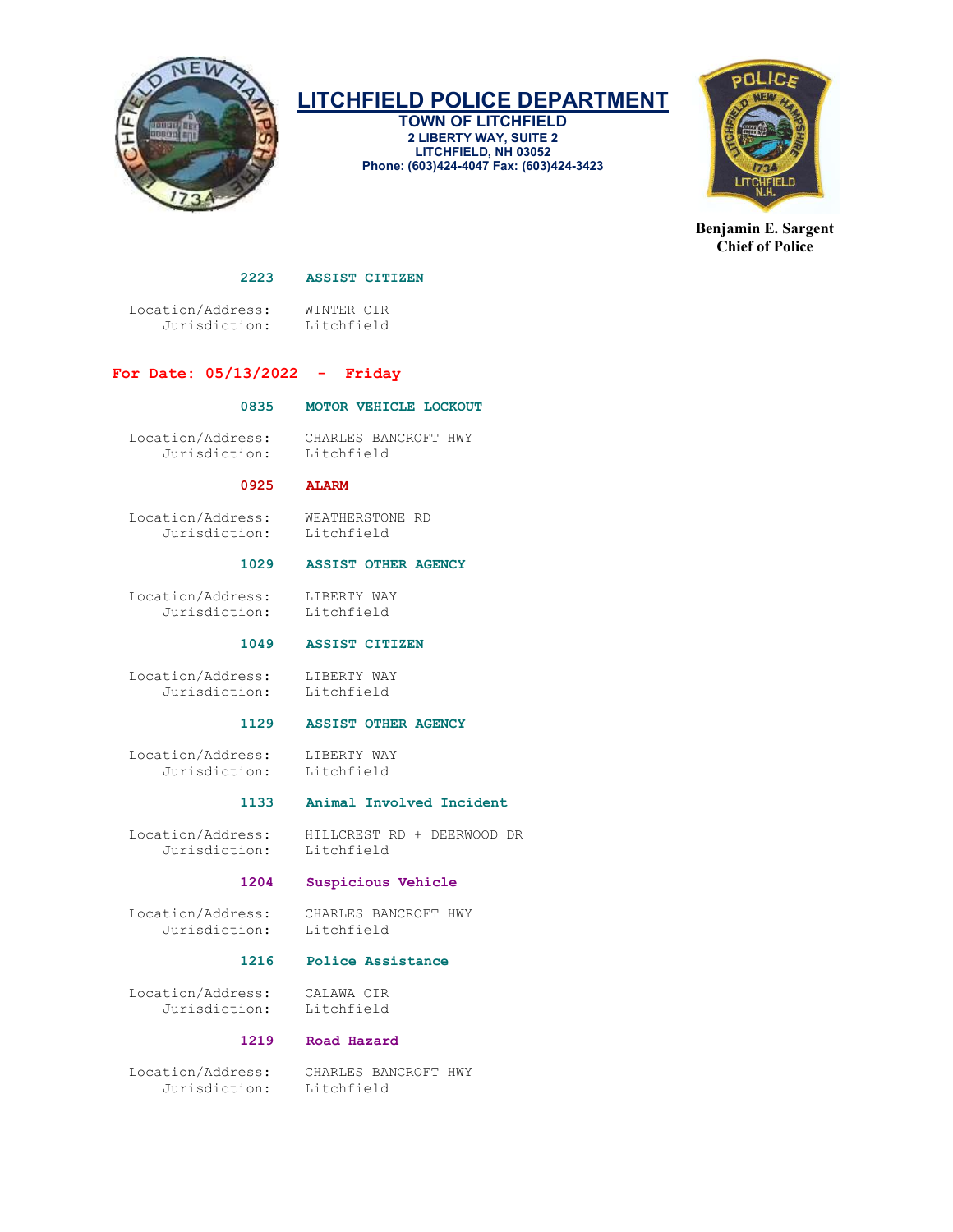#### 1240 FOUND/LOST PROPERTY

Location: BALL FIELDS<br>sdiction: Litchfield Jurisdiction:

#### 1306 Vin Check

Location/Address: CHASE BROOK CIR<br>Jurisdiction: Litchfield Jurisdiction:

#### 1415 ASSIST OTHER AGENCY

 Location/Address: LIBERTY WAY Jurisdiction: Litchfield

#### 1425 JUVENILE OFFENSES

 Location/Address: LIBERTY WAY Jurisdiction: Litchfield

#### 1512 COMPLAINT

Location/Address: HILLCREST RD<br>Jurisdiction: Litchfield Jurisdiction:

#### 1514 ASSIST OTHER AGENCY

Location/Address: LIBERTY WAY<br>Jurisdiction: Litchfield Jurisdiction:

#### 1520 COMPLAINT

Location/Address: HILLCREST RD + DEERWOOD DR<br>Jurisdiction: Litchfield Jurisdiction:

#### 1628 ASSIST OTHER AGENCY

 Location/Address: LIBERTY WAY Jurisdiction: Litchfield

#### 1700 ASSIST OTHER AGENCY

 Location/Address: CHARLES BANCROFT HWY Jurisdiction:

#### 1721 MOTOR VEHICLE LOCKOUT

 Location/Address: CHARLES BANCROFT HWY Jurisdiction:

#### 2001 DISABLED Motor Vehicle

 Location/Address: ALBUQUERQUE AVE + PINECREST RD Jurisdiction: Litchfield

#### 2003 DISABLED Motor Vehicle

 Location/Address: ALBUQUERQUE AVE + GROUSE LN Jurisdiction: Litchfield